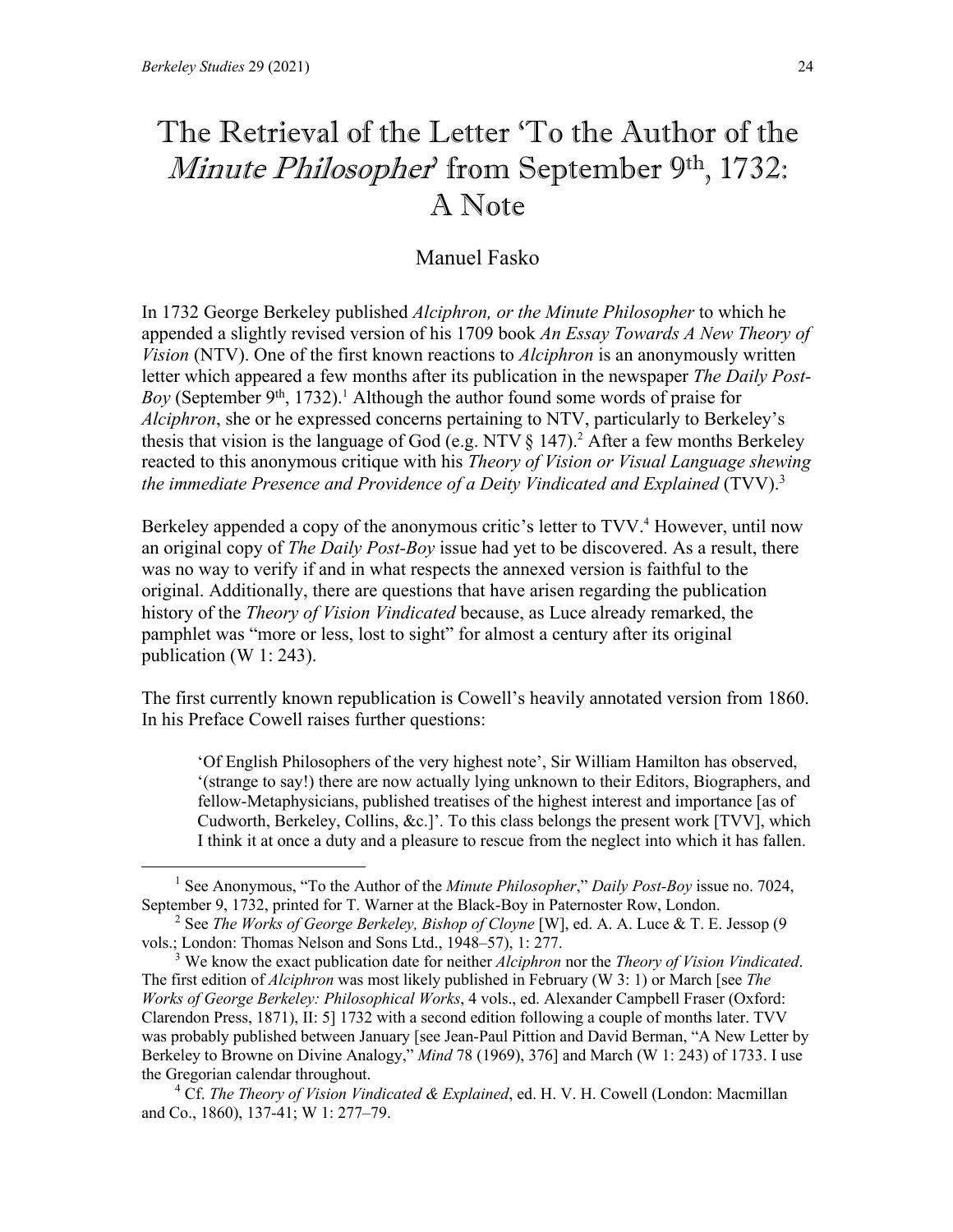Cowell suggests there could be two versions of the *Theory of Vision Vindicated*. At least, he seems to maintain that there are two answers by Berkeley, when he writes (referring to TVV) its "substance was inserted" in the *Daily Post-Boy* issue of September 9<sup>th</sup>, 1732 and then reprinted the next year in "a separate form." Thus, Cowell implies that this issue of the *Daily Post-Boy* might contain an answer by Berkeley, thereby raising the question about whether there are in fact two answers by Berkeley and whether there is a hitherto unknown piece of philosophical writing by Berkeley.

Now, we can say that it is possible to tackle these questions because I was able to retrieve an original copy of the *Daily Post-Boy* issue no. 7024 from September 9<sup>th</sup>,1732 from a private seller. (A transcription is attached at the end of this article.) I conferred with Dr. Urs Leu, Head of Department for *Alte Drucke und Rara* (*Old Prints and Rarities*) of *Zentralbibliothek Zürich*. He pointed out the excellent condition of the document, and he observed that the print and paper of the copy are consistent with the methods used at the time. Therefore, and in the absence of any indication to the contrary, there is currently no good reason to doubt the authenticity of the document.

In the following I will answer the three questions raised so far by analysing the document and providing a comparative analysis of the original letter and the version appended to the *Theory of Vision Vindicated*.

\*\*\*

First, I want to address questions about whether the *Daily Post-Boy* issue of September  $9<sup>th</sup>$ , 1732 contains an answer by Berkeley (and hence if there is more than one reaction to the anonymous critic by Berkeley). When analysing the *Daily Post-Boy* issue, the most fundamental thing to remark is that it in fact contains an article called "*To the Author of the* Minute Philosopher." Thus, the information Berkeley provides is correct (TVV § 1).<sup>5</sup> Unfortunately, the issue in question does not contain any response by Berkeley or, for that matter, any further content of (obvious) philosophical interest—with the exception of the article which caught Berkeley's attention. Apart from this article, the issue contains a long article on the then Duke of Lorraine, Francis I (1708-1765), an *Extract of a Private Letter from* Berlin, *Ship-News*, some notes on deaths and marriages in London and Ireland, two notices on lost goods and several advertisements concerning the publication of books.

The document serves to remove any remaining uncertainty as to the local provenance of the newspaper. Luce has pointed out that A. C. Fraser probably made a mistake when he

 $<sup>5</sup>$  Hence, we can with certainty exclude the (admittedly rather far-fetched) possibility that there</sup> was no letter and that there is another reason why Berkeley wrote the *Theory of Vision Vindicated* the way he did. Until now, we had only Berkeley's *prima facie* trustworthy word that this letter exists but not really any *evidence* beyond this.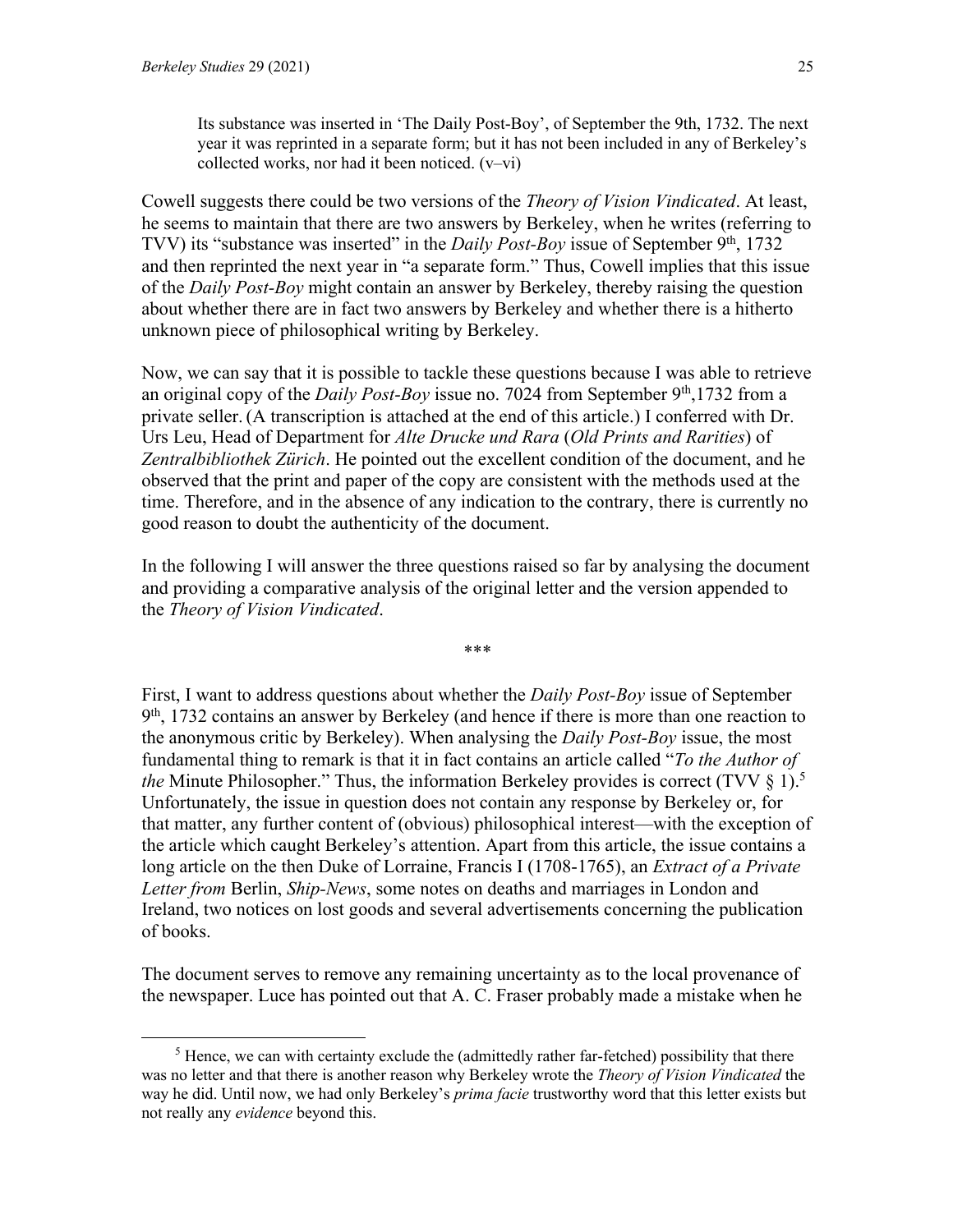located the newspaper in Dublin instead of London (Fraser 1871: 363). However, without an original copy there is only circumstantial evidence to attribute a mistake to Fraser. For example, Luce argues Berkeley, in all likelihood, was in London at the time. He further remarks the *Dublin Post-Boy* was not published daily (W I: 244).6

While Luce's argument is *prima facie* convincing, the evidence he presents is not decisive for at least two reasons. First, it would have been possible that Berkeley made a mistake when writing down the name of the newspaper. In the absence of an original copy, it was, for example, impossible to verify that Berkeley spelled the title of the newspaper correctly or that it was not mistakenly changed in the century in which the *Theory of Vision Vindicated* dropped out of public view. Second, being in London would not have prevented Berkeley from obtaining a copy of an Ireland–based newspaper. For example, it would have been easy for anyone to bring or send him a copy from Dublin to London.

However, the retrieval of the original copy allows me to further substantiate Luce's claim, since the document indicates that the issue was "printed for T. Warner *at the Black-Boy* in Paternoster Row." While there are Paternoster Rows outside of London, the "T. Warner" in question is likely Thomas Warner (1675?-1733), a London-based "bookseller."7 This new information about the publisher of the newspaper, taken together with the points Luce has raised, as well as the certainty that Berkeley's information about the letter is correct, strongly suggest that, contrary to Fraser's claim, the newspaper containing the anonymous critique was in fact based and published in London at a time when Berkeley was there.

Finally, the retrieval does not shed any new light on the questions of authorship nor the reason *why* Berkeley chose to reply in the first place.<sup>8</sup> In regard to the latter we only have Berkeley's brief explanation in a letter to his American friend Samuel Johnson (1696- 1772) from April  $4<sup>th</sup>$ , 1734 in which Berkeley states:

Nor should I have taken notice of that Letter about Vision, had it not been printed in a newspaper which gave it course, and spread it through the kingdom. Beside, the *Theory of Vision* I found was somewhat obscure to most people; for which reason I was not displeased at an opportunity to explain it. (Letter 246, Hight 2013: 375-76)

 $6$  All of Berkeley's letters from July 25<sup>th</sup>, 1732 to April 16<sup>th</sup>, 1734 that indicate the place where they were written name "London" or "Green-Street" (in London) as their location. See *The Correspondence of George Berkeley*, ed. Marc A. Hight (Cambridge, UK: Cambridge University Press, 2013), 345-77.

<sup>7</sup> Cf. Karl Tilman Winkler, *Handwerk und Markt: Druckerhandwerk, Vertriebswesen und Tagesschrifttum in London 1695-1750* (Stuttgart: Franz Steiner Verlag, 1993), 374, 384, 433. Winkler points out that although Warner was a trained cook and not part of the guild, he was nonetheless regarded as a "bookseller" (434). For more on Warner and his role in early 18<sup>th</sup> (newspaper) publishing in London, see Winkler chap. 6.4.3.

<sup>8</sup> So far, the only speculation on the identity of the author can be found in Tom Lennon's article who argues it might have been Catherine Trotter Cockburn (1679-1749). See Thomas M. Lennon, "The Genesis of Berkeley's *Theory of Vision Vindicated*," *History of European Ideas* 33 (2007), 321- 29, especially 328-29. While I was not able to establish if there was a personal connection between Cockburn and Warner, further research in that regard could prove to be fruitful.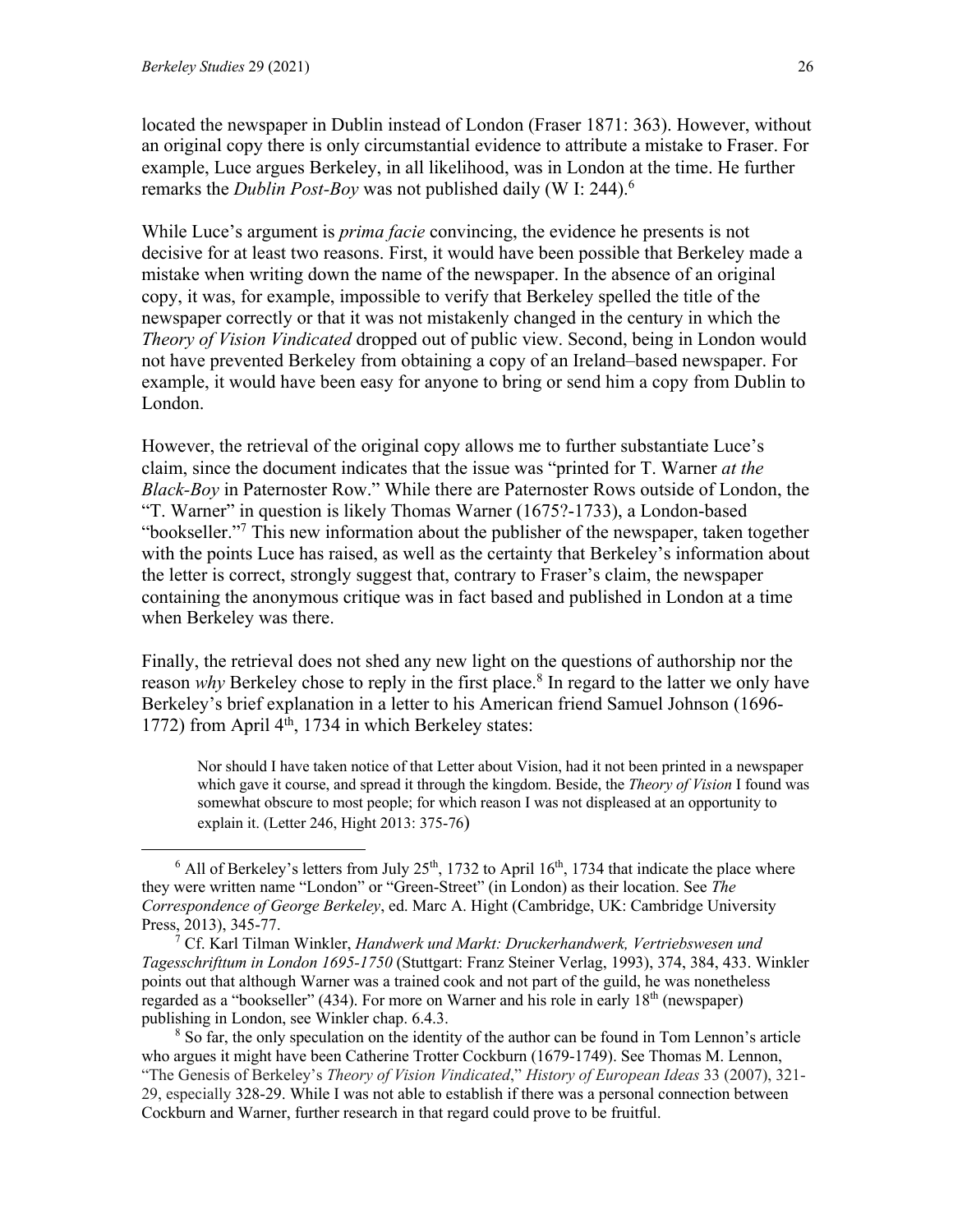Although, the difficulty scholars encountered the past decades when trying to find an original copy of the letter may cast doubt on Berkeley's claim about the reach of newspaper, it seems plausible that Berkeley was honest about appreciating the "opportunity to explain" his theory of vision again. However, the more general question of Berkeley's sincerity in this matter is altogether a different issue—one on which the retrieval of the letter does not shed any new light.<sup>9</sup>

> University of Basel manuel.fasko@unibas.ch

## From *The Daily Post-Boy*

Number 7024 Saturday, September 9, 1732

#### *To the Author of the* Minute Philosopher.

### *Reverend Sir,*

I Have read over your Treatise called *Alciphron*, in which the Freethinkers of the present Age, in their various shifted Tenets, are pleasantly, elegantly and solidly confuted; the Style is easy, the Language plain, and the Arguments are nervous; but upon the Treatise annexed thereto, and upon that Part where you seem to intimate that Vision is the sole Language of God, I beg leave to make these few Observations, and offer them to yours and your Readers Consideration.

I. Whatever it is without that is the Cause of any Idea within, I call the Object of Sense; the Sensations arising from such Objects I call Ideas: The Objects therefore that cause such Sensations, are without us, and the Ideas within.

II. Had we but one Sense, we might be apt to conclude that there were no Objects at all without us, but that the whole Scene of Ideas which passed through the Mind, arose from its internal Operations; but since the same Object is the Cause of Ideas by different Senses, thence we infer its Existence. But though the Object be one and the same, the Ideas that it produces in different Senses have no manner of Similitude with one another. Because,

<sup>&</sup>lt;sup>9</sup> The research on this essay was carried out as a part of my Doc.CH grant by the Swiss National Science Foundation (http://p3.snf.ch/Project-172060) for whose financial support I am very grateful. The same goes for Urs Leu who took the time to analyse the document I retrieved. Furthermore, I extend my sincerest gratitude to Bertil Belfrage who not only inspired me to look for an original copy of the *Daily Post-Boy* in the first place, but has been tremendously helpful with his critical feedback on earlier drafts of this paper. Finally, I wanted to thank Tom Stoneham and Peter West for their comments on previous versions.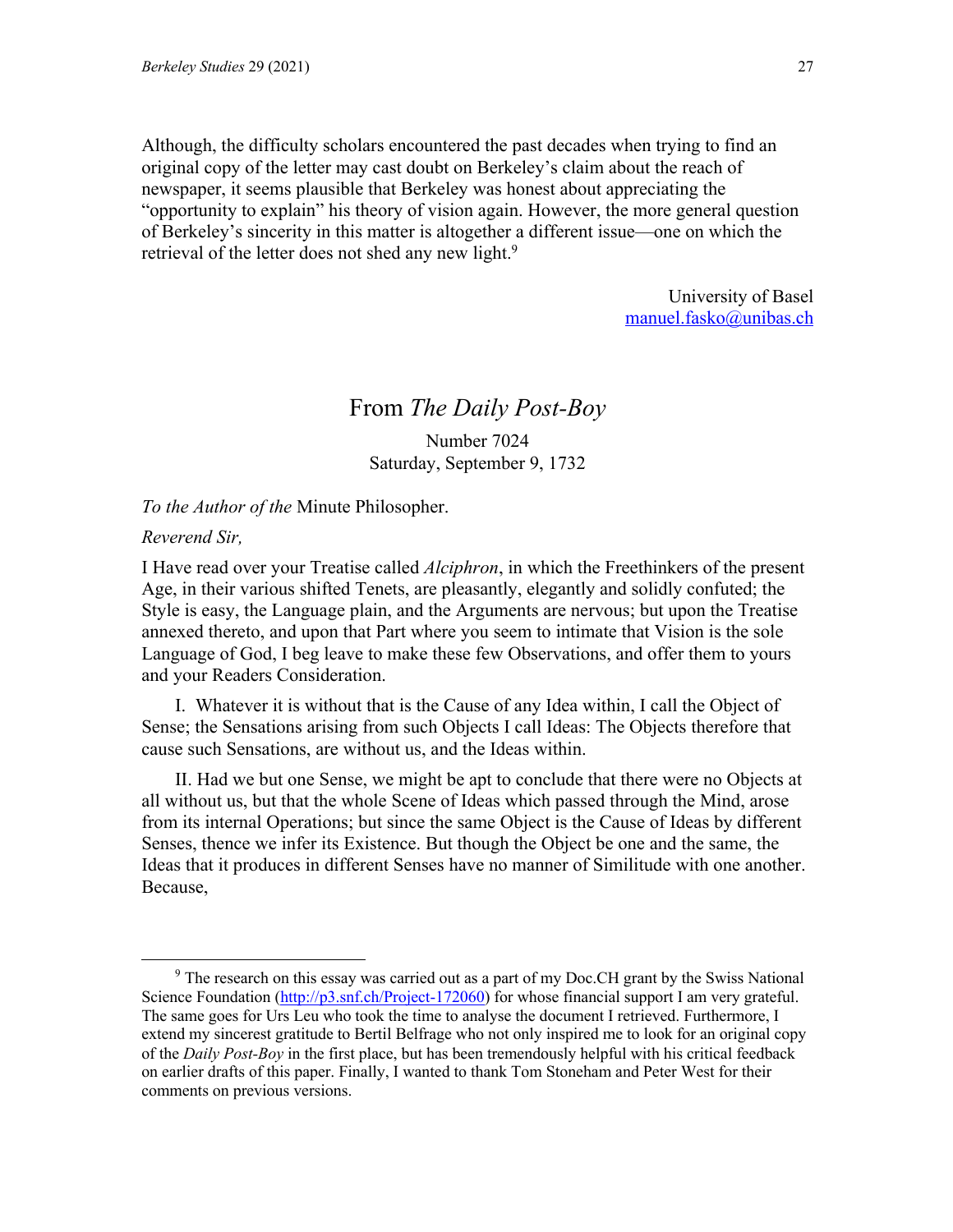III. Whatever Connection there is betwixt the Idea of one Sense, and the Idea of another, produced by the same Object, arises only from Experience. To explain this a little familiarly; let us suppose a Man to have such an exquisite Sense of feeling given him, that he could perceive plainly and distinctly the Inequality of the Surface of two Objects, which by its reflecting and refracting the Rays of Light, produces the Ideas of Colours. At first in the Dark, though he plainly perceived a Difference by his Touch, yet he could not possibly tell which was red and which was white, where as a little Experience would make him feel a Colour in the Dark, as well as see it in the Light.

IV. The same Word in Languages stands very often for the Object without, and the Ideas it produces within, in the several Senses. When it stands for any Object without, it is the Representative of no manner of Idea; neither can we possibly have any Idea of what is solely without us. Because,

V. Ideas within have no other Connection with the Objects without, than from the Frame and Make of our Bodies, which is by the arbitrary Appointment of God; and though we cannot well help imagining that the Objects without are something like our Ideas within, yet a new Sort of Senses, or the Alteration of the old ones, would soon convince us of our Mistake; and though our Ideas would then be never so different, yet the Objects might be the same.

VI. However, in the present Situation of Affairs there is an infallible certain Connection betwixt the Idea and the Object: And therefore, when an Object produces an Idea in one Sense, we know, but from Experience only, what Idea it will produce in another Sense.

VII. The Alteration of an Object may produce a different Idea in one Sense from what it did before, which may not be distinguished by another Sense. But where the Alteration occasions different Ideas in different Senses, we may from our infallible Experience argue from the Idea of one Sense to that of the other; so that if a different Idea arises in two Senses from the Alteration of an Object either in Situation or Distance, or any other way, when we have the Idea of one Sense, we know from Use what Idea the Object so situated will produce in the other.

VIII. Hence as the Operations of Nature are always regular and uniform, where the same Alteration of the Object occasions a smaller Difference in the Ideas of one Sense, and a greater in the other, a curious Observer may argue as well from exact Observations, as if the Difference in the Ideas was equal; since Experience plainly teaches us, that a just Proportion is observed in the Alteration of the Ideas of each Sense, from the Alteration of the Object. Within this Sphere is confined all the judicious Observations and Knowledge of Mankind: Now from these Observations rightly understood and considered, your new Theory of Vision must in a great Measure fall to the Ground, and the Laws of Opticks will be found to stand upon the old unshaken Bottom. For though our Ideas of Magnitude and Distance in one Sense are entirely different from our Ideas of Magnitude and Distance in another, yet we may justly argue from one to the other, as they have one common Cause without, of which, as without, we cannot possibly have the faintest Idea. The Ideas I have of Distance and Magnitude by feeling, are widely different from the Ideas I have of them by seeing; but that something without, which is the Cause of all the Variety of the Ideas within, in one Sense, is the Cause also of the Variety in the other;